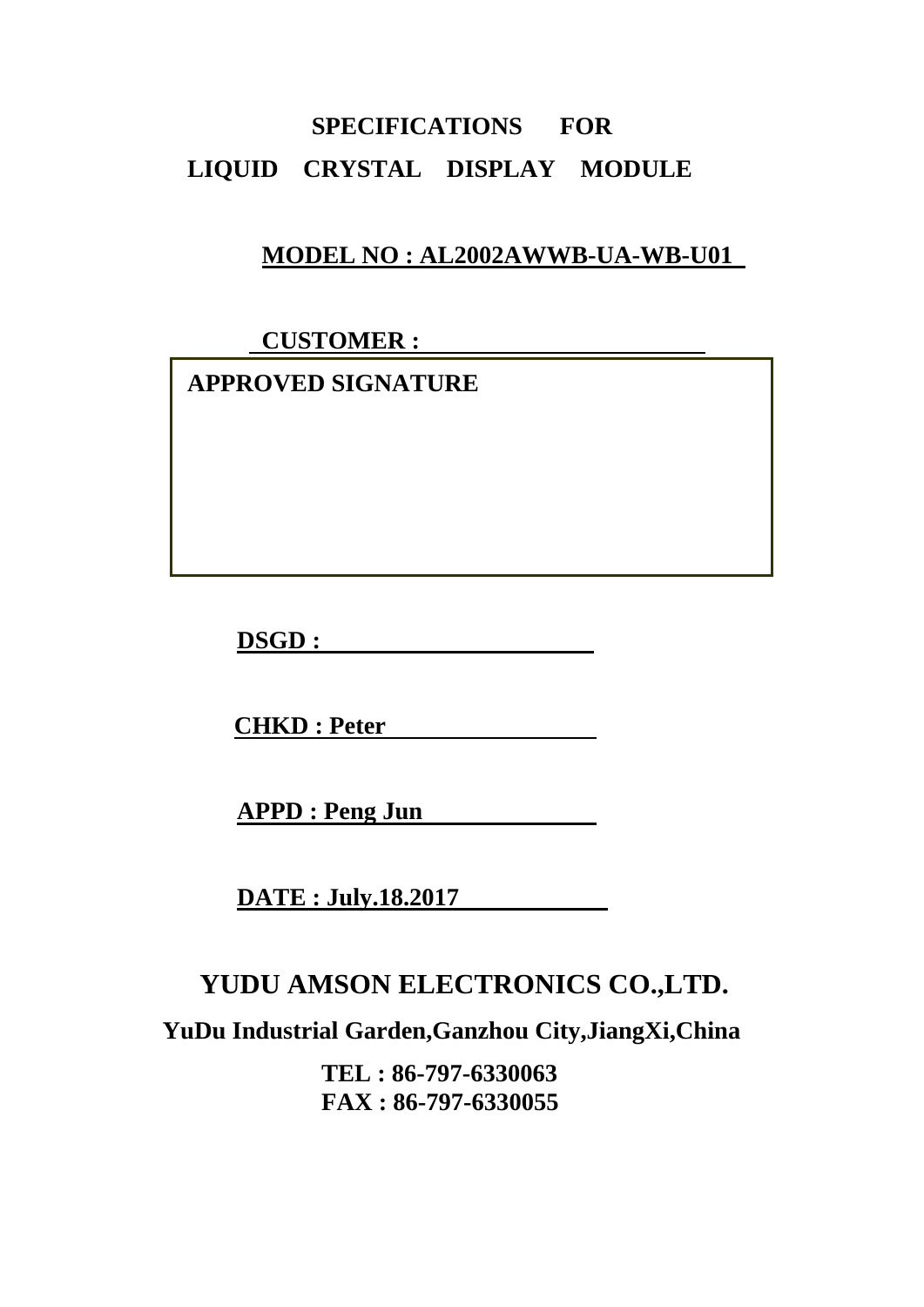

Model No: AL2002A

| <b>Revision Record</b> |              |                      |         |                        |  |  |
|------------------------|--------------|----------------------|---------|------------------------|--|--|
| No.                    | Date         | Model No.            | Version | Remarks                |  |  |
| $\mathbf{1}$           | July.18.2017 | AL2002AWWB-UA-WB-U01 | REV.0   | Spec<br>RoHs-Compliant |  |  |
|                        |              |                      |         |                        |  |  |
|                        |              |                      |         |                        |  |  |
|                        |              |                      |         |                        |  |  |
|                        |              |                      |         |                        |  |  |
|                        |              |                      |         |                        |  |  |
|                        |              |                      |         |                        |  |  |
|                        |              |                      |         |                        |  |  |
|                        |              |                      |         |                        |  |  |
|                        |              |                      |         |                        |  |  |
|                        |              |                      |         |                        |  |  |
|                        |              |                      |         |                        |  |  |
|                        |              |                      |         |                        |  |  |
|                        |              |                      |         |                        |  |  |
|                        |              |                      |         |                        |  |  |
|                        |              |                      |         |                        |  |  |
|                        |              |                      |         |                        |  |  |
|                        |              |                      |         |                        |  |  |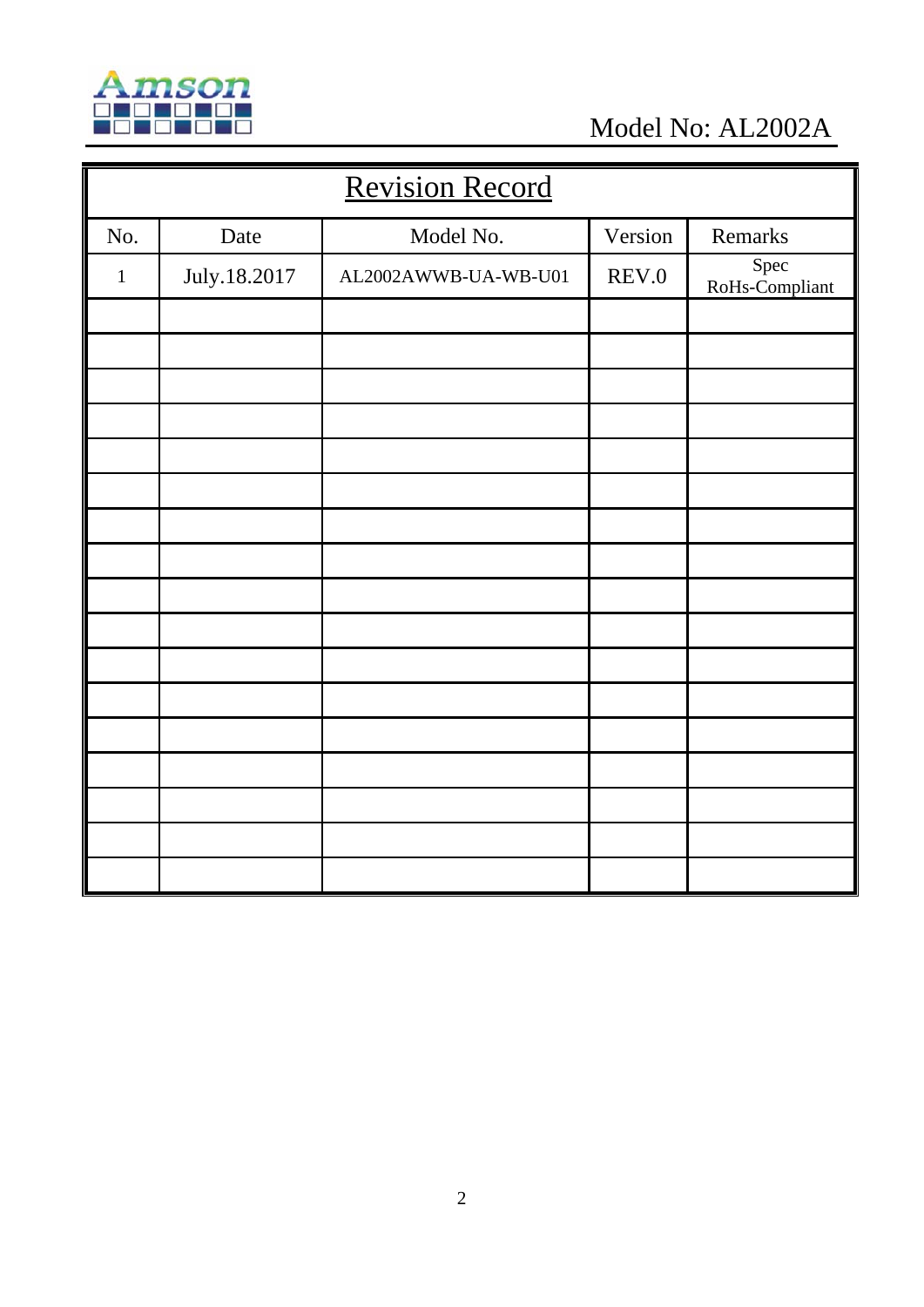

## **GENERAL SPECIFICATION**

| <b>ITEM</b>           | <b>DESCRIPTION</b>                                                                         |  |  |  |  |
|-----------------------|--------------------------------------------------------------------------------------------|--|--|--|--|
| Product No            | AL2002AWWB-UA-WB-U01                                                                       |  |  |  |  |
| OLED Type             | <b>OLED</b> White & Black<br>$\blacksquare$                                                |  |  |  |  |
| <b>Rear Polarizer</b> | Reflective / Positive<br>$\blacksquare$                                                    |  |  |  |  |
| <b>Backlight Type</b> | <b>OLED</b><br>п                                                                           |  |  |  |  |
| <b>OLED</b> Color     | $\Box$ Yellow<br>$\Box$ Green<br>$\Box$ Amber<br>White<br>$\mathbb{R}^n$<br>$\blacksquare$ |  |  |  |  |
| Temperature<br>Range  | Wide Temp., 5V, Single Supply Voltage<br>$\blacksquare$                                    |  |  |  |  |
| Frame                 | <b>Black</b>                                                                               |  |  |  |  |

## **TO BE VERY CAREFUL !**

The OLED driver ICs are made by CMOS process, which are very easy to be damaged by static charge, make sure the user is grounded when handling the LCM.

## ※**This parts comply with RoHs**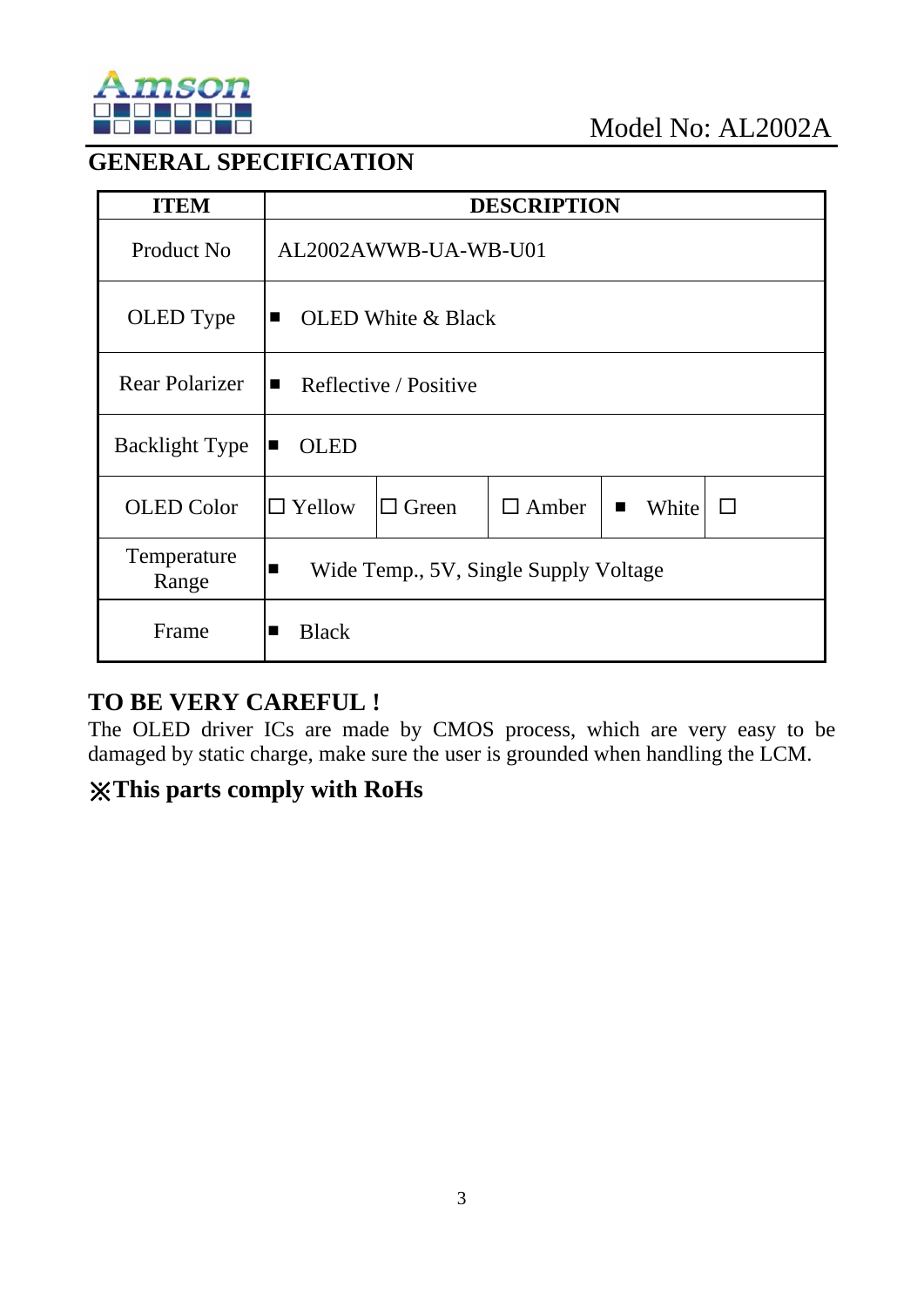

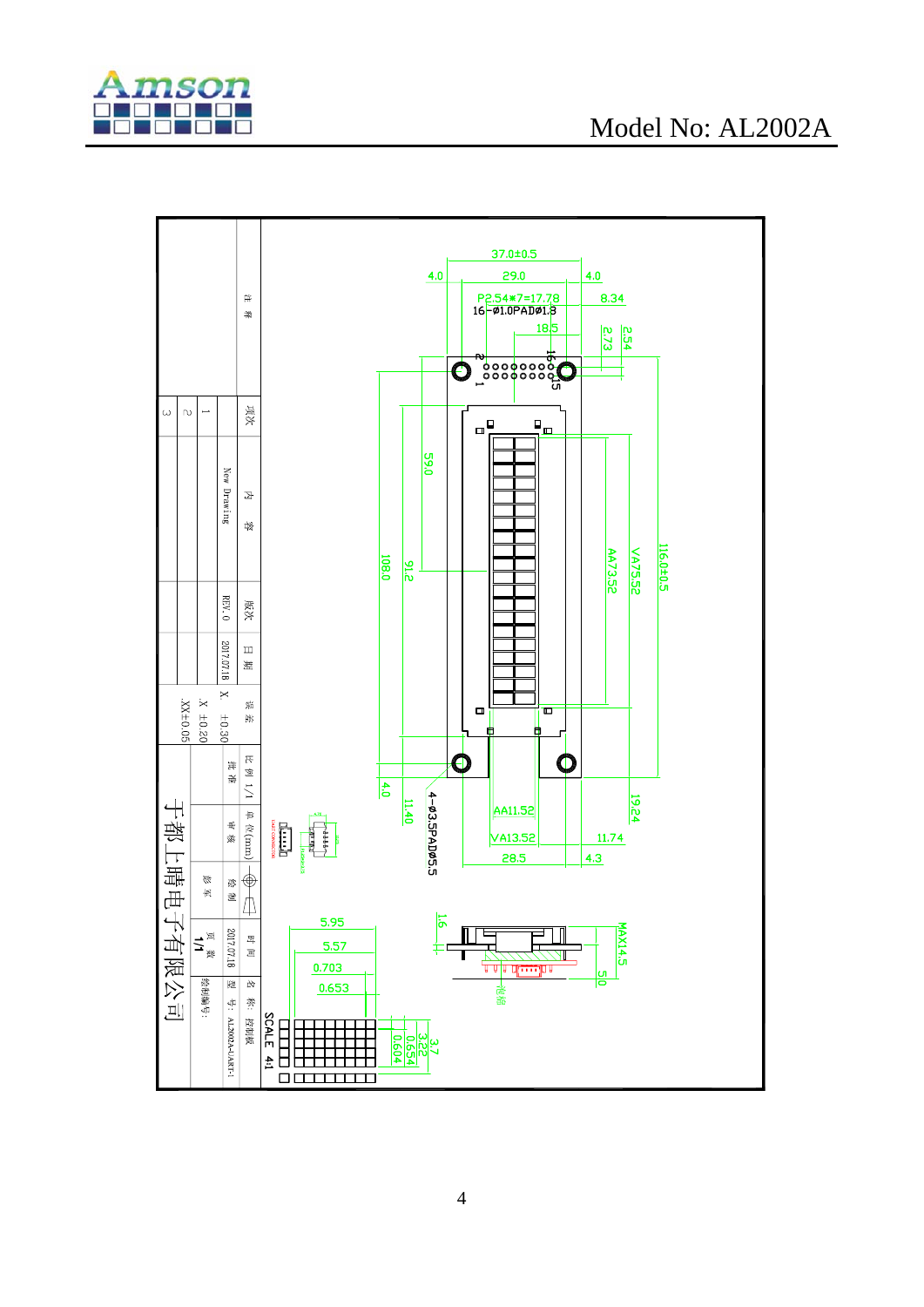

## **ABSOLUTE MAXIMUM RATING**

(1) Electrical Absolute Ratings

| <b>Item</b>            | <b>Symbol</b>       | Min.   | Max.     | Unit | <b>Note</b> |
|------------------------|---------------------|--------|----------|------|-------------|
| Power Supply for Logic | $V_{DD}$ - $V_{SS}$ | $-0.3$ | 5.5      | Volt |             |
| <b>Input Voltage</b>   | $V_I$               | $-0.3$ | $V_{DD}$ | Volt |             |

#### (2) Environmental Absolute Maximum Ratings

|                                   | <b>Wide Temperature</b> |                 |                 |                 |  |  |
|-----------------------------------|-------------------------|-----------------|-----------------|-----------------|--|--|
| <b>Item</b>                       |                         | Operating       | <b>Storage</b>  |                 |  |  |
|                                   | Min,                    | Max.            | Min,            | Max.            |  |  |
| Ambient<br>Temperature            | $-40^{\circ}$ C         | $+70^{\circ}$ C | $-40^{\circ}$ C | $+85^{\circ}$ C |  |  |
| Humidity(without<br>condensation) | Note $4,5$              |                 | Note $4,6$      |                 |  |  |

Note 4 Background color changes slightly depending on ambient temperature. This phenomenon is reversible.

Note 5 Ta≦ 70℃: 75RH max

Ta>70℃: absolute humidity must be lower than the humidity of 75%RH at 70℃

Note 6 Ta at -30°C will be <48hrs, at 80 °C will be <120hrs when humidity is higher than 70%.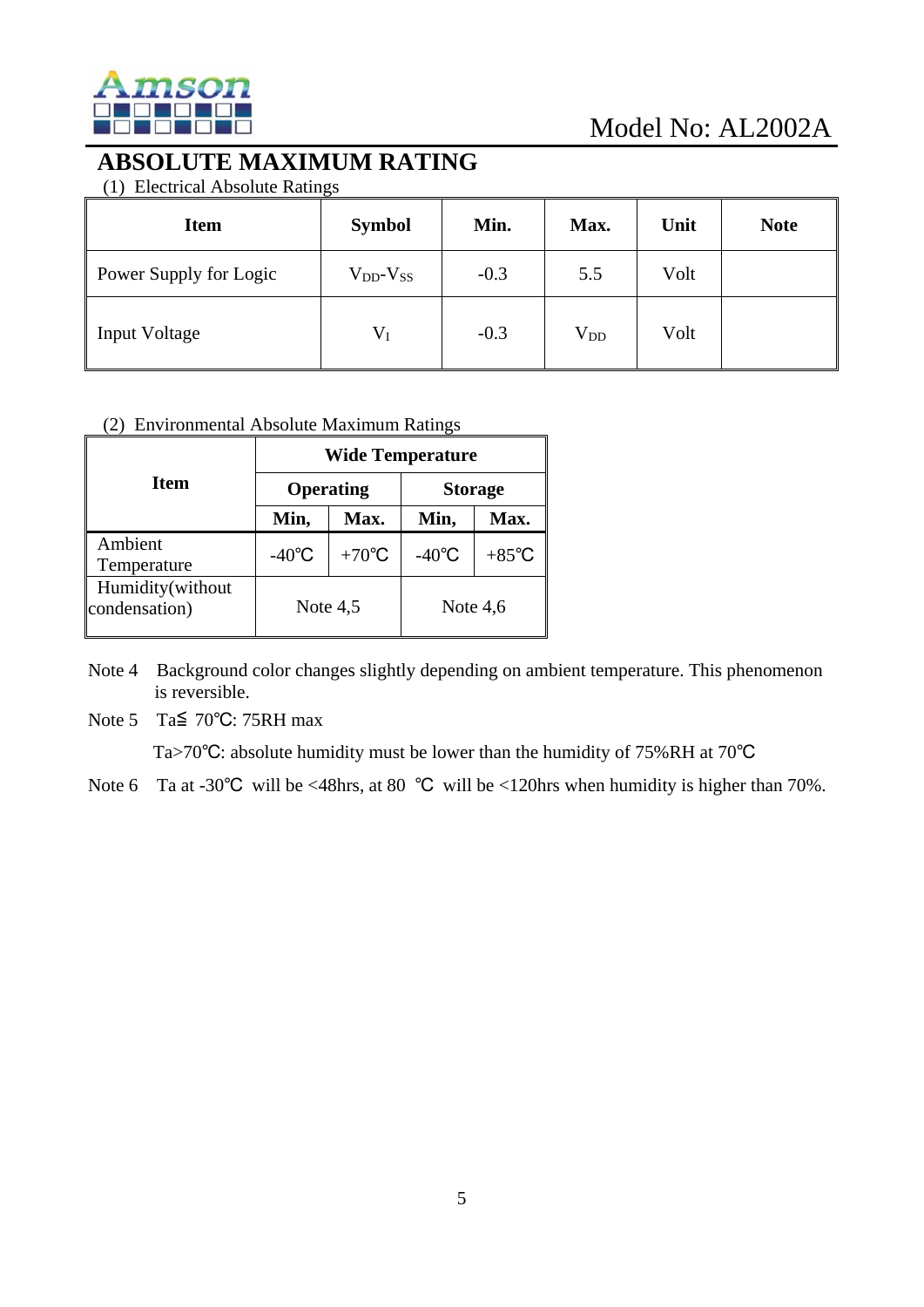

# **ELECTRICAL CHARACTERISTICS**

| <b>Item</b>                                | <b>Symbol</b>       | <b>Condition</b>                        | Min.                | <b>Typ</b>               | Max.                | Unit | note |
|--------------------------------------------|---------------------|-----------------------------------------|---------------------|--------------------------|---------------------|------|------|
| Power Supply<br>for Logic                  | $V_{DD}$ - $V_{SS}$ | -                                       | 4.5                 | 5.0                      | 5.5                 | Volt |      |
|                                            | $V_{IL}$            | L level                                 | $\boldsymbol{0}$    | $\overline{\phantom{a}}$ | 0.3 V <sub>DD</sub> | Volt |      |
| <b>Input Voltage</b>                       | $V_{IH}$            | H level                                 | 0.7 V <sub>DD</sub> | $\qquad \qquad -$        | $V_{DD}$            | Volt |      |
| Onput Voltage                              | $V_{OL}$            | L level                                 | $\theta$            |                          | 0.3 V <sub>DD</sub> |      |      |
|                                            | $V_{OH}$            | H level                                 | 0.7 V <sub>DD</sub> |                          | $V_{DD}$            |      |      |
| Power Supply<br>Current for<br><b>OLED</b> | $I_{DD}$            | $V_{DD} = 3.3V$<br>$V_O-V_{SS} = 10.0V$ | -                   | 50.0                     | 80.0                | mA   |      |

## **OPTICAL CHARACTERISTICS**

| <b>Item</b>                    | <b>Symbol</b>        | <b>Condition</b>         | Min.                 | Typ                  | Max.                     | Unit     | note           |
|--------------------------------|----------------------|--------------------------|----------------------|----------------------|--------------------------|----------|----------------|
|                                | $\Phi$ f(12 o'clock) |                          |                      | 75                   |                          |          |                |
| Viewing angle                  | $\Phi$ b(6 o'clock)  | When $Cr \geq$           |                      | 75                   |                          | Degree   |                |
| range                          | $\Phi$ l(9 o'clock)  | 20                       |                      | 65                   |                          |          | 9,10           |
|                                | $\Phi$ r(3 o'clock)  |                          |                      | 65                   |                          |          |                |
| <b>Rise Time</b>               | <b>Tr</b>            |                          |                      | 40                   |                          |          |                |
| <b>Fall Time</b>               | <b>Tf</b>            | $V_O-V_{SS}$<br>$=10.0V$ |                      | 40                   |                          | mS       |                |
| Frame<br>frequency             | Frm                  | $Ta = 25^{\circ}C$       |                      | 64                   |                          | Hz       | 8,10           |
| Contrast                       | Cr                   |                          |                      | 20                   |                          |          | $\overline{7}$ |
| <b>Brightness</b>              | L                    |                          | 100                  | 120                  | $\overline{\phantom{a}}$ | $cd/m^2$ |                |
| Peak<br>Emission<br>Wavelength | C.I.E (White)        |                          | $X=0.25$<br>$Y=0.27$ | $X=0.29$<br>$Y=0.31$ | $X=0.33$<br>$Y=0.35$     | nm       |                |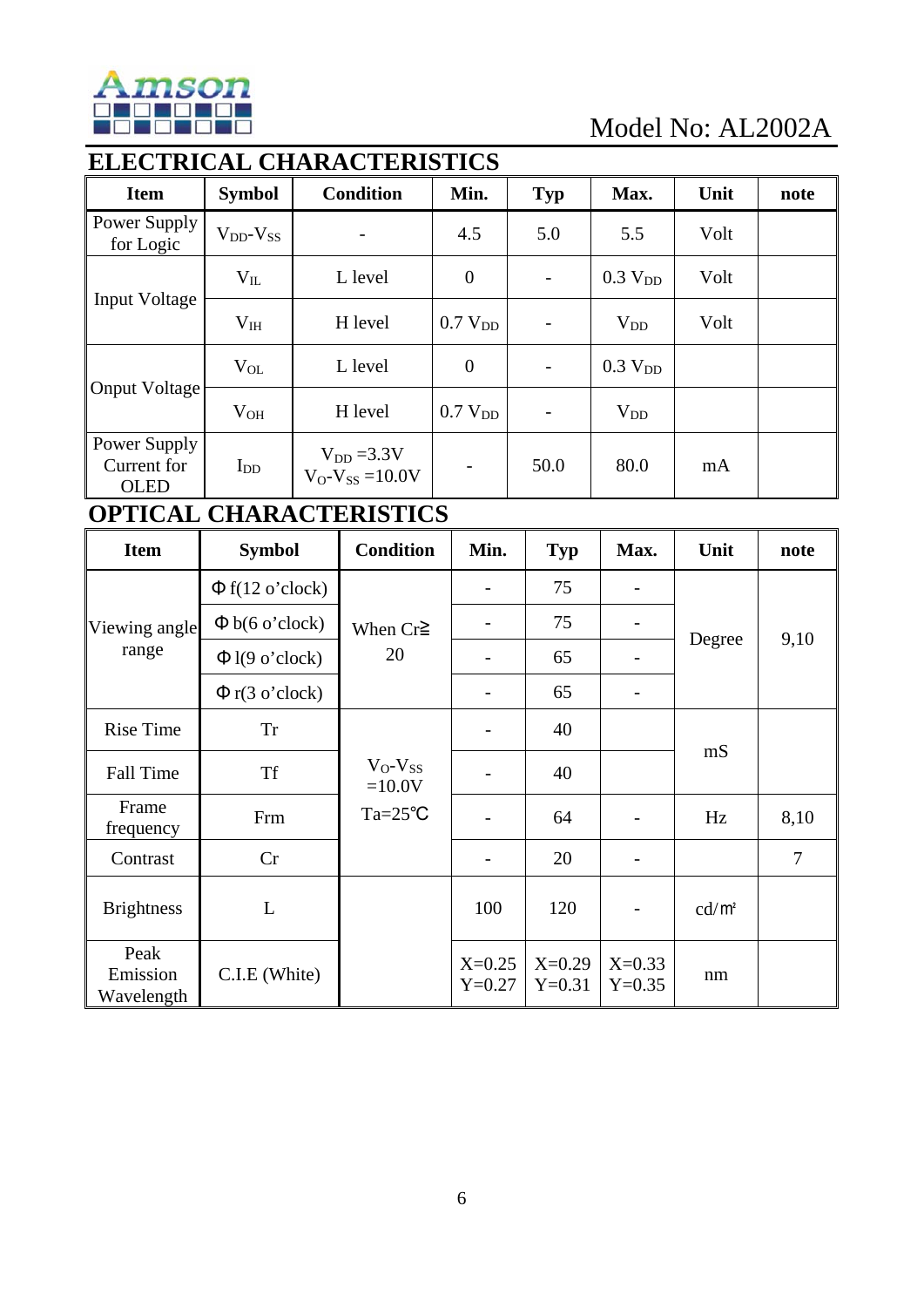

## **MECHANICAL SPECIFICATION**

| <b>ITEM</b>                 | <b>DESCRIPTION</b>                                   |
|-----------------------------|------------------------------------------------------|
| Product No.                 | AL2002AWWB-UA-WB-U01                                 |
| Viewing Area                | $75.52(W)$ mm $\times$ 13.52(H)mm                    |
| <b>Module Size</b>          | $116.0(W) \times 37.0(H) \times 14.5 \text{ max}(D)$ |
| Dot Size                    | $0.604(W)$ mm $\times 0.653(H)$ mm                   |
| Dot Pitch                   | $0.654(W)$ mm $\times$ 0.703(H)mm                    |
| Display Format              | 20 characters (W) $\times$ 2 lines (H)               |
| <b>Controller Interface</b> |                                                      |
| <b>ROM Selection</b>        | English_Japanese Character Font Table                |
| Built-in                    | With DC/DC Converter                                 |

# **INTERFACE PIN ASSIGNMENT**

| Pin No.        | <b>Pin Out</b> | Level          | <b>Description</b>          |
|----------------|----------------|----------------|-----------------------------|
|                | TX1            | H/L            | Serial Transmit Signal      |
| $\overline{2}$ | RX1            | H/L            | Serial Receive Signal       |
| 3              | $+5V$          | $+5V$          | <b>Power Supply Voltage</b> |
| 4              | VSS            | 0 <sub>V</sub> | <b>Power Supply Ground</b>  |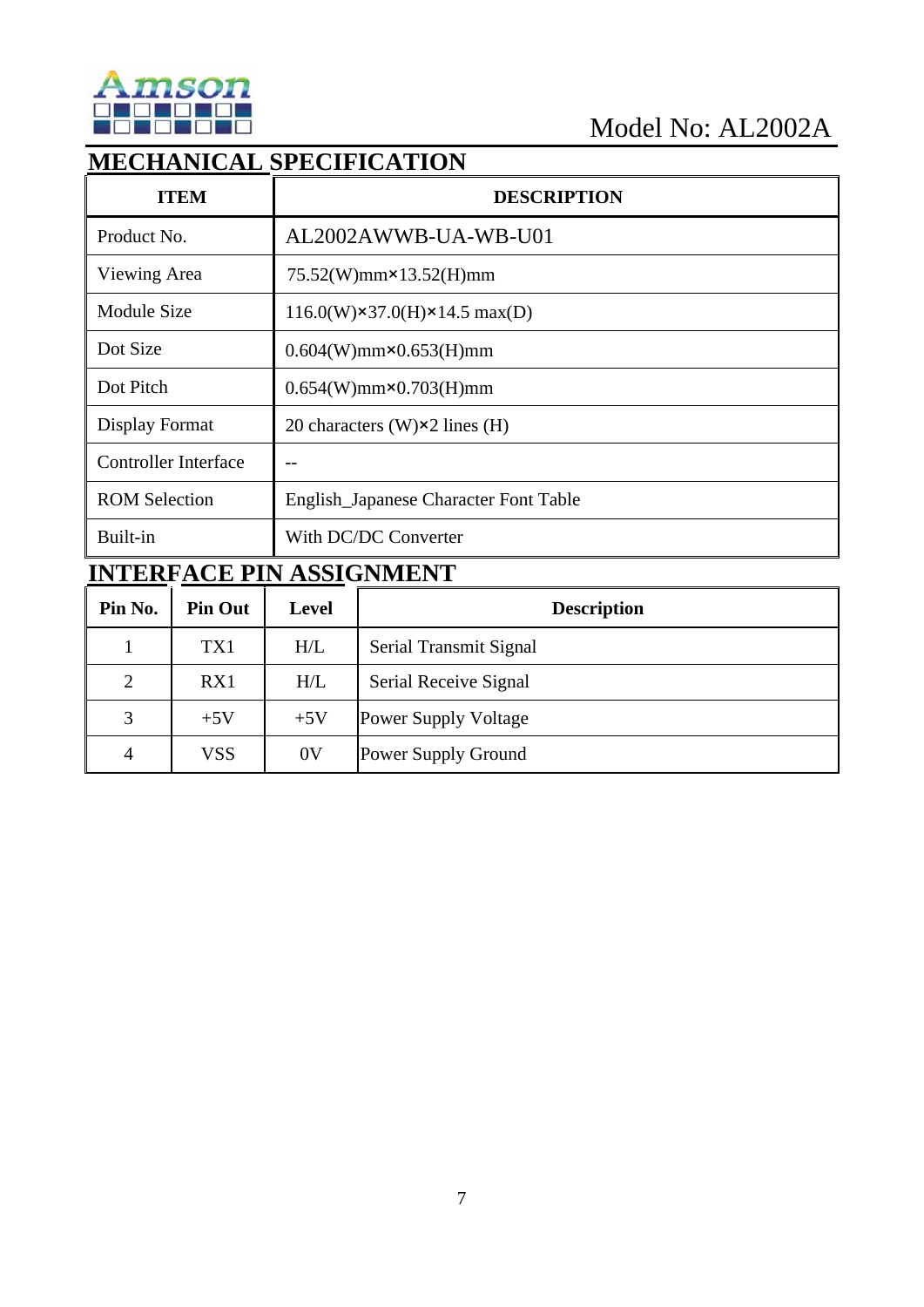

#### **[Note 7] Definition of Operation Voltage (Vop)**





#### **[Note 8] Definition of Response Time (Tr, Tf)**



**Conditions:** 

**[Note 9] Definition of Viewing Direction** 



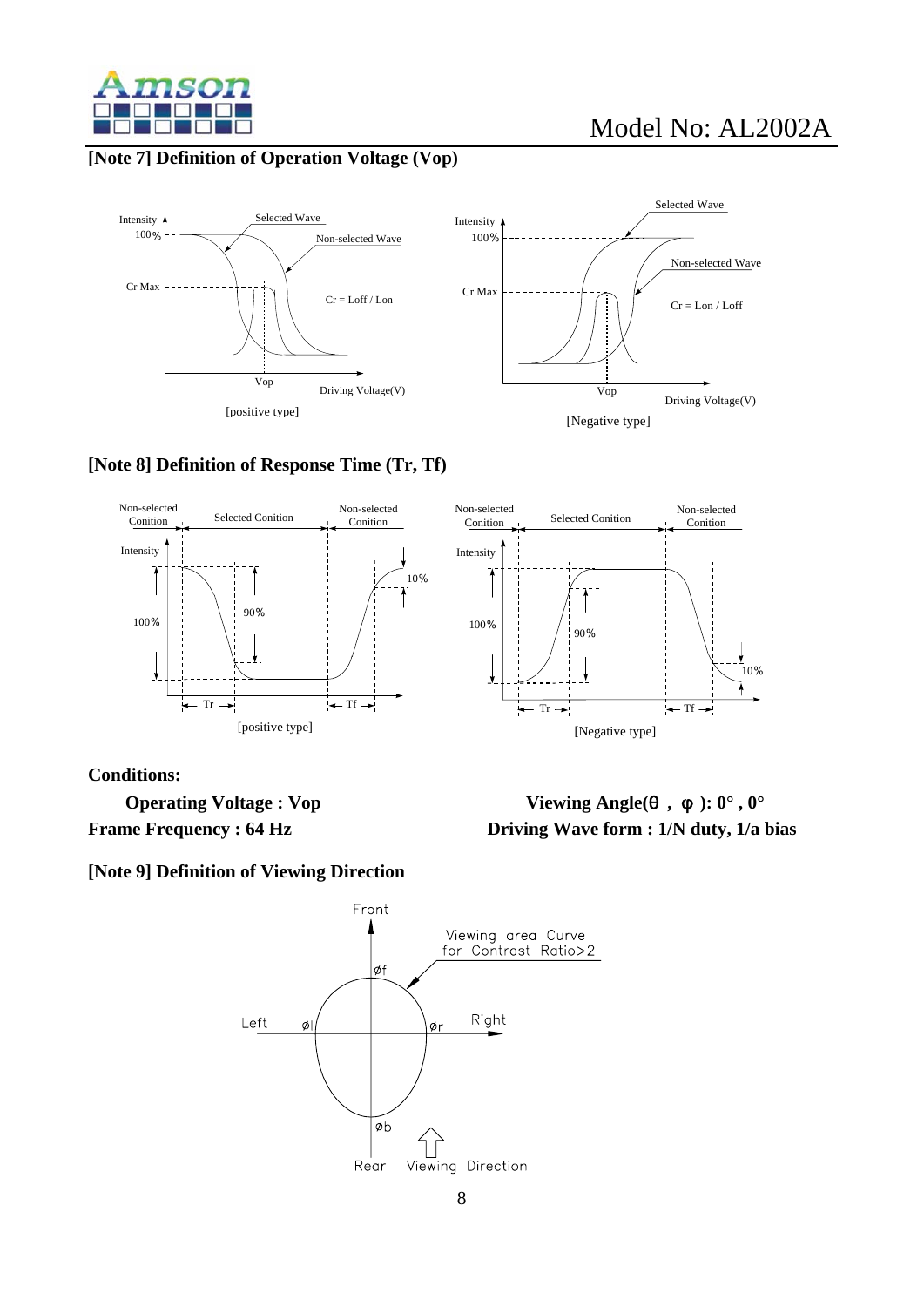

## **[Note 10] Definition of viewing angle**



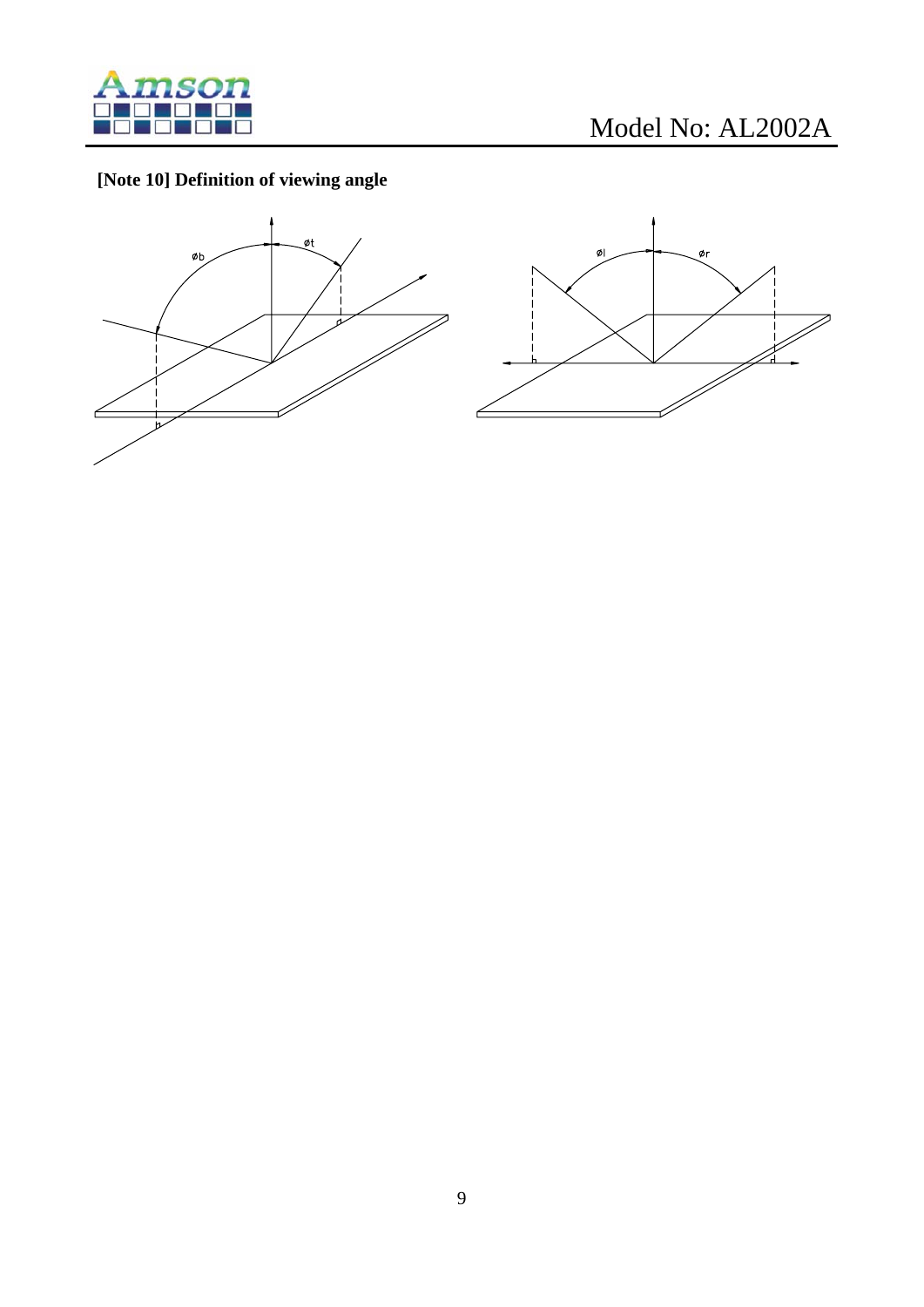

## **FUNCTIONAL SPECIFICATION**

# **UART CONFIGURATION:**

| <b>ITEM</b>         | <b>SETTING VALUE</b> |
|---------------------|----------------------|
| <b>BAUD RATE</b>    | 115200               |
| DATA BIT            |                      |
| <b>STOP BIT</b>     |                      |
| PARITY BIT          | <b>NONE</b>          |
| <b>FLOW CONTROL</b> | <b>NONE</b>          |

## **COMMAND LIST:**

| Code | Function           | Sequence of HEX command mode through<br><b>UART</b> | Instruction of ATcommand mode through UART    |
|------|--------------------|-----------------------------------------------------|-----------------------------------------------|
| 0x80 | Write a 5X7        | 1. Send 0x80                                        | 1. AT80=(line,column,Character)               |
|      | Character          | 2. Send which line to put this character            | 2. Wait until receive a module available byte |
|      |                    | 3. Send which cloumn to put this character          | ('E') from OLED delay 2ms                     |
|      |                    | 4. Send character's ASCII code                      |                                               |
|      |                    | 5. Wait until receive a module available byte       |                                               |
|      |                    | ('E') from OLED                                     |                                               |
| 0x81 | Write a 5X7        | 1. Send 0x81                                        | 1.AT81=(line,column,String)                   |
|      | <b>String</b>      | 2. Send which line to start the string              | 2. Wait until receive a module available byte |
|      |                    | 3. Send which cloumn to start the string            | ('E') from OLED or delay 2ms                  |
|      |                    | 4. Send string                                      |                                               |
|      |                    | 5. Wait until receive a module available            |                                               |
|      |                    | byte('E') from OLED                                 |                                               |
| 0xd0 | Clear display      | 1. Send 0xd0                                        | 1. $ATd0=()$                                  |
|      |                    | 2. Wait until receive a module available byte       | 2. Wait until receive a module available byte |
|      |                    | ('E') from OLED                                     | ('E') from OLED or delay 2ms                  |
| 0xd4 | Scroll the whole   | 1. Send 0xd4                                        | 1. $ATd4 = (shift time in ms)$                |
|      | display leftward   | 2. Send the shift time (typical time is 70ms)       | 2. Wait until receive a module available byte |
|      |                    | 3. Wait until receive a module available byte       | ('E') from OLED or delay (shift time x20)     |
|      |                    | ('E') from OLED                                     |                                               |
| 0xd5 | Scroll the whole   | 1. Send 0xd5                                        | 1. $ATd5 = (shift time in ms)$                |
|      | display rightward  | 2. Send the shift time (typical time is 70ms)       | 2. Wait until receive a module available byte |
|      |                    | 3. Wait until receive a module available byte       | ('E') from OLED or delay (shift time x20)     |
|      |                    | ('E') from OLED                                     |                                               |
| 0xf0 | Turn display Off   | 1. Send 0xf0                                        | $1. ATf0=()$                                  |
|      |                    | 2. Wait until receive a module available byte       | 2. Wait until receive a module available byte |
|      |                    | ('E') from OLED or delay 2ms                        | ('E') from OLED or delay 2ms                  |
| 0xf1 | Turn display On    | 1. Send 0xf1                                        | $1. ATf1=()$                                  |
|      |                    | 2. Wait until receive a module available byte       | 2. Wait until receive a module available byte |
|      |                    | ('E') from OLED or delay 2ms                        | ('E') from OLED or delay 2ms                  |
| 0xf2 | Turn Cursor Off    | 1. Send 0xf2                                        | 1. $ATf2=()$                                  |
|      |                    | 2. Wait until receive a module available byte       | 2. Wait until receive a module available byte |
|      |                    | ('E') from OLED or delay 2ms                        | ('E') from OLED or delay 2ms                  |
| 0xf3 | Turn Cursor On     | 1. Send 0xf3                                        | 1. $ATf3=()$                                  |
|      |                    | 2. Wait until receive a module available byte       | 2. Wait until receive a module available byte |
|      |                    | ('E') from OLED or delay 2ms                        | ('E') from OLED or delay 2ms                  |
| 0xf4 | <b>Turn Cursor</b> | 1. Send 0xf4                                        | 1. $ATf4=()$                                  |
|      | <b>Blink Off</b>   | 2. Wait until receive a module available            | 2. Wait until receive a module available      |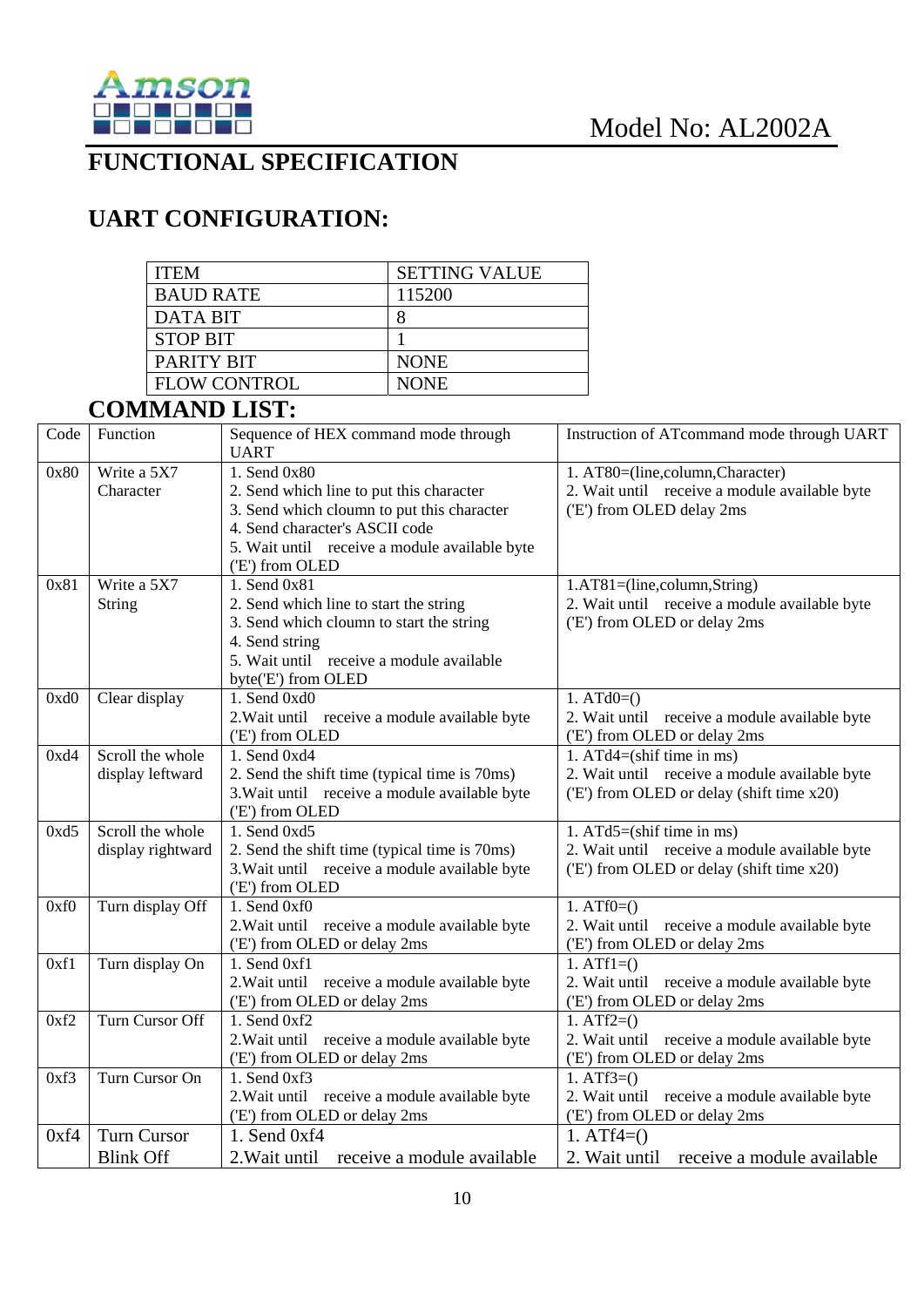

|      |                    | byte ('E') from OLED or delay 2ms        | byte ('E') from OLED or delay 2ms        |
|------|--------------------|------------------------------------------|------------------------------------------|
| 0xf5 | <b>Turn Cursor</b> | 1. Send $0xf5$                           | 1. $ATf5=()$                             |
|      | Blink On           | 2. Wait until receive a module available | 2. Wait until receive a module available |
|      |                    | byte ('E') from OLED or delay 2ms        | byte ('E') from OLED or delay 2ms        |
| 0xf6 | Change             | 1. Send $0xf6$                           | 1. ATf6=(instruction mode)               |
|      | Instruction        | 2. Send instruction mode 1               | 2. Wait until receive a module available |
|      | mode               | 3. Wait until receive a module available | byte ('E') from OLED or delay 2ms        |
|      | (1 for AT)         | byte ('E') from OLED                     |                                          |
|      | command, 0         |                                          |                                          |
|      | for Hex            |                                          |                                          |
|      | command)           |                                          |                                          |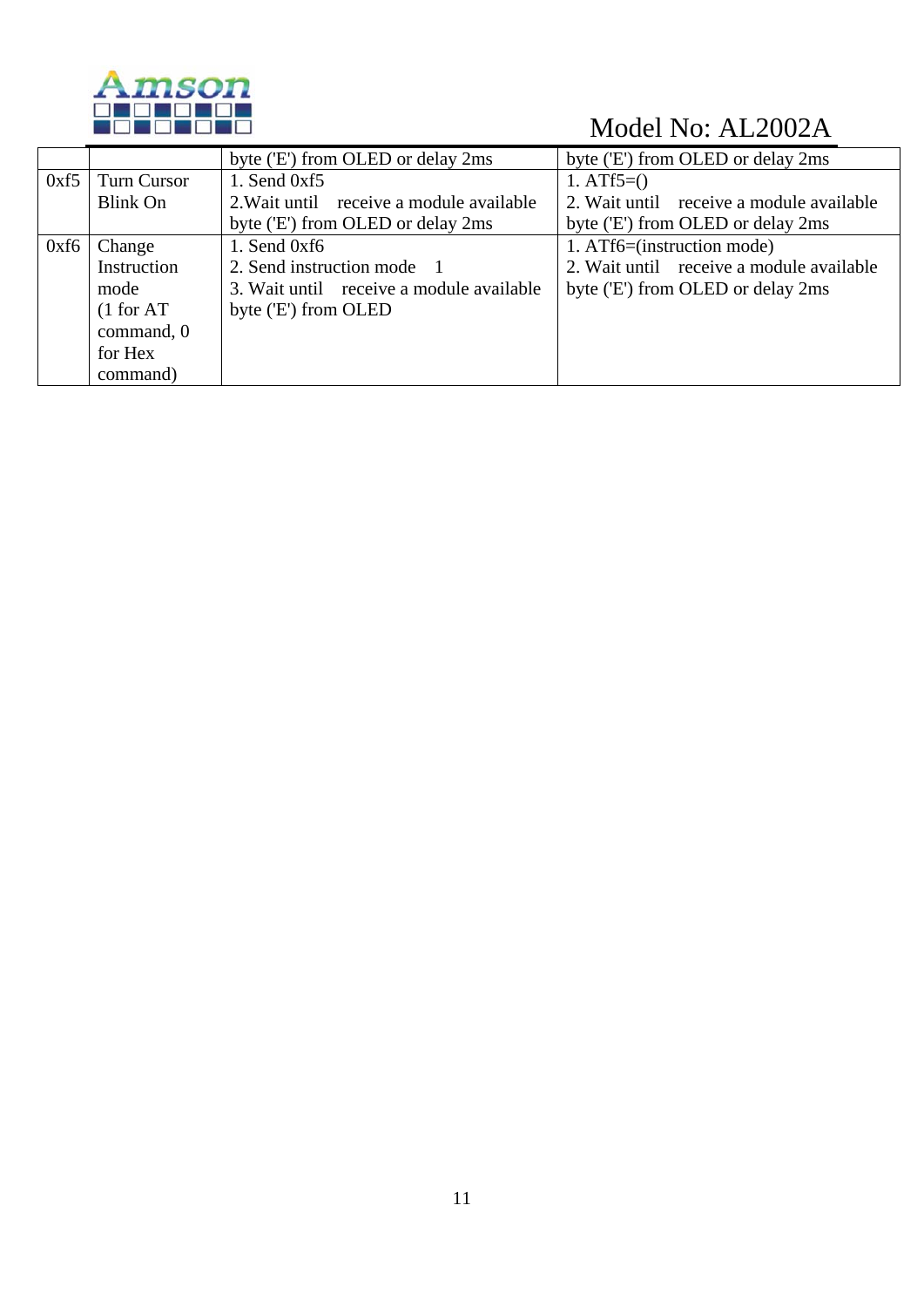

Model No: AL2002A

|      | <b>ASCII CODE OF 5X7 FONTS(AT COMMAND MODE)</b> |      |              |      |                       |  |  |  |
|------|-------------------------------------------------|------|--------------|------|-----------------------|--|--|--|
| Hex  | Symbol                                          | Hex  | Symbol       | Hex  | Symbol                |  |  |  |
| 0x20 |                                                 | 0x40 | @            | 0x60 |                       |  |  |  |
| 0x21 | Ţ                                               | 0x41 | $\mathbf{A}$ | 0x61 | a                     |  |  |  |
| 0x22 | $\pmb{\mathsf{H}}$                              | 0x42 | $\bf{B}$     | 0x62 | $\mathbf b$           |  |  |  |
| 0x23 | $\#$                                            | 0x43 | $\mathsf{C}$ | 0x63 | $\mathbf{C}$          |  |  |  |
| 0x24 | $\boldsymbol{\mathsf{S}}$                       | 0x44 | D            | 0x64 | $\mathbf d$           |  |  |  |
| 0x25 | $\%$                                            | 0x45 | E            | 0x65 | $\mathbf e$           |  |  |  |
| 0x26 | $\&$                                            | 0x46 | ${\bf F}$    | 0x66 | f                     |  |  |  |
| 0x27 |                                                 | 0x47 | G            | 0x67 | g                     |  |  |  |
| 0x28 |                                                 | 0x48 | H            | 0x68 | $\boldsymbol{h}$      |  |  |  |
| 0x29 |                                                 | 0x49 | $\mathbf I$  | 0x69 | $\mathbf{i}$          |  |  |  |
| 0x2a | $\ast$                                          | 0x4a | $\mathbf{J}$ | 0x6a |                       |  |  |  |
| 0x2b | $^{+}$                                          | 0x4b | K            | 0x6b | $\bf k$               |  |  |  |
| 0x2c | $\bullet$                                       | 0x4c | L            | 0x6c |                       |  |  |  |
| 0x2d |                                                 | 0x4d | M            | 0x6d | m                     |  |  |  |
| 0x2e | $\bullet$                                       | 0x4e | $\mathbf N$  | 0x6e | $\mathbf n$           |  |  |  |
| 0x2f |                                                 | 0x4f | $\mathbf{O}$ | 0x6f | $\mathbf{O}$          |  |  |  |
| 0x30 | $\boldsymbol{0}$                                | 0x50 | $\mathbf{P}$ | 0x70 | $\mathbf{p}$          |  |  |  |
| 0x31 | $\mathbf{1}$                                    | 0x51 | Q            | 0x71 | q                     |  |  |  |
| 0x32 | $\overline{2}$                                  | 0x52 | $\mathbf R$  | 0x72 | $\mathbf{r}$          |  |  |  |
| 0x33 | $\overline{3}$                                  | 0x53 | S            | 0x73 | ${\bf S}$             |  |  |  |
| 0x34 | $\overline{4}$                                  | 0x54 | $\mathbf T$  | 0x74 | t                     |  |  |  |
| 0x35 | 5                                               | 0x55 | U            | 0x75 | $\mathbf u$           |  |  |  |
| 0x36 | 6                                               | 0x56 | V            | 0x76 | $\mathbf{V}$          |  |  |  |
| 0x37 | $\overline{7}$                                  | 0x57 | W            | 0x77 | W                     |  |  |  |
| 0x38 | 8                                               | 0x58 | X            | 0x78 | $\boldsymbol{X}$      |  |  |  |
| 0x39 | 9                                               | 0x59 | Y            | 0x79 | y                     |  |  |  |
| 0x3a |                                                 | 0x5a | $Z_{\rm}$    | 0x7a | Z                     |  |  |  |
| 0x3b | $\overline{\phantom{a}}$                        | 0x5b |              | 0x7b |                       |  |  |  |
| 0x3c | $\lt$                                           | 0x5c |              | 0x7c |                       |  |  |  |
| 0x3d | $=$                                             | 0x5d |              | 0x7d |                       |  |  |  |
| 0x3e | >                                               | 0x5e | Λ            | 0x7e | $\tilde{\phantom{a}}$ |  |  |  |
| 0x3f | $\ddot{?}$                                      | 0x5f |              | 0x7f | $\lt$ -               |  |  |  |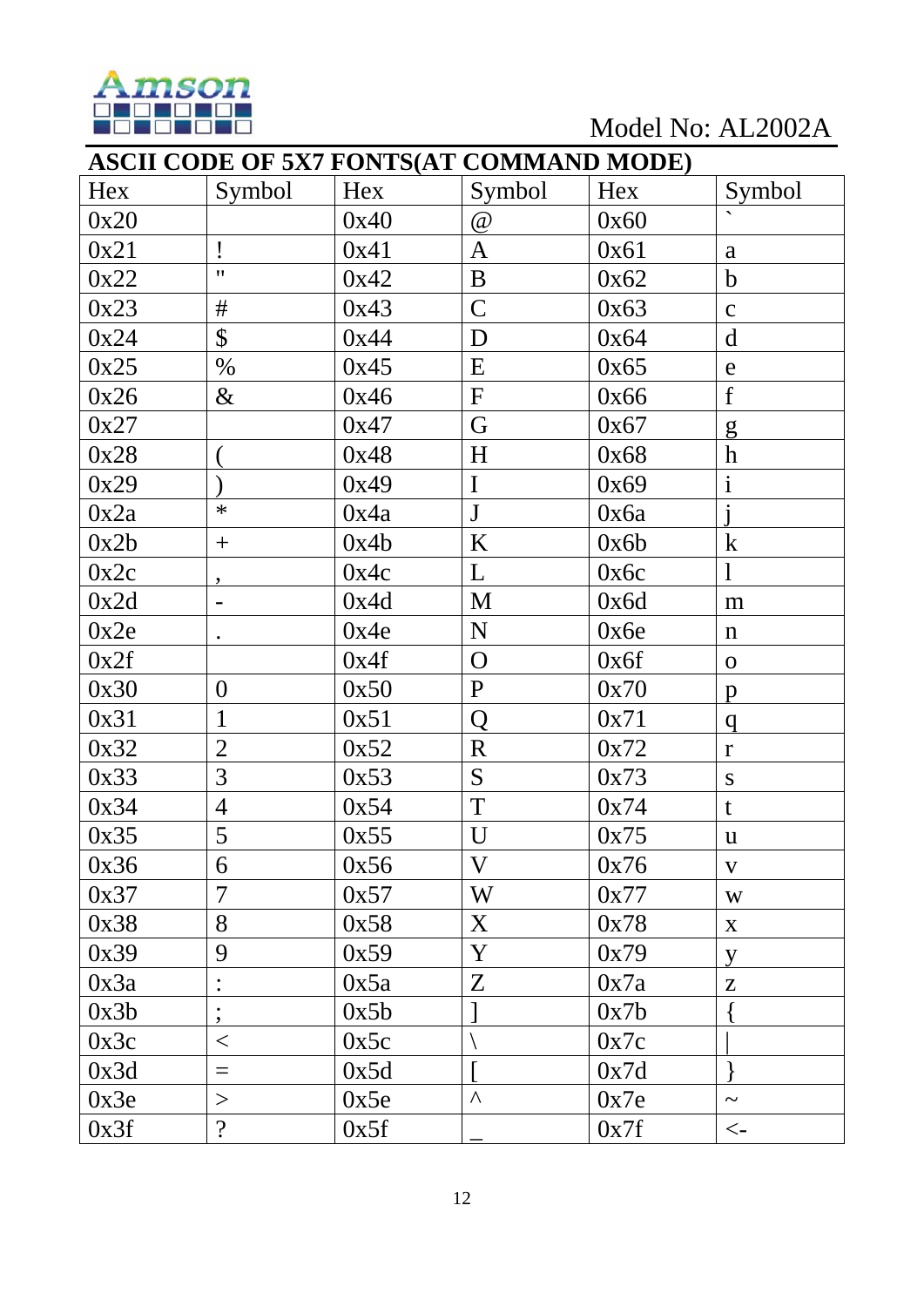

## **ASCII CODE OF 5X7 FONTS(HEX COMMAND MODE)**

| Upper 4bit<br>ower 4bit | 0000                                | 000 1          | 0010           | 0011        | 0100        | 0101            | 0110        | 0111    | 1000        | 1001     | 1010           | 101 I       | 1100        | 1101                           | 1110   | 1111         |
|-------------------------|-------------------------------------|----------------|----------------|-------------|-------------|-----------------|-------------|---------|-------------|----------|----------------|-------------|-------------|--------------------------------|--------|--------------|
| 0000                    | СG<br><b>BAM</b><br>(1)             | щΕ<br>I<br>æ   |                | Œ           | Ŧ           | Ħ<br>⊞          |             | Ħ<br>Ħ  | Đ           | ш        |                | ₩<br>瞫      | 적           | Ħ                              | S.     | İ            |
| 0001                    | CG.<br><b>RAM</b><br>(2)            | Ë<br>⋕         |                | ≣<br>Ì      | Ë           | B               | ⊞<br>₩<br>Œ | ħ       | Ħ           | 壨<br>▦   | Ħ<br>₩         | ₿           | N           | 灩<br>₩                         | Ë<br>⊞ | Ċ<br>₽       |
| 0010                    | $C_{\alpha}$<br>RAM<br>(3)          | I              | Ħ              | I           | ŧ<br>ŧ<br>▦ | B               | E           | Ĩ       | 壨           | ш<br>▦   | 畢              | Ï           | H           | ×                              | Ē      | ₩<br>▦       |
| 0011                    | СG<br>8654<br>(4)                   |                | Ε<br>ŧ<br>İ    | X           | l           | ₩               | Ë           | E       | i.          | H        | Ŧ              |             | in d<br>M   | <b>TIL</b><br>Ħ<br>Π<br>Ħ<br>H | E      | E,           |
| 0100                    | CG<br>RAM<br>(51)                   | ╥╥<br>▦        | E<br>Ę         | i<br>H      | ∎<br>₩      |                 | ë           | L       | ┅<br>Ħ<br>₩ | S,<br>▦  | 1              | m<br>I      | l<br>H      | E                              | l      | Ş            |
| 0101                    | œ<br>RAM<br>$(9 - )$                | H              | ï              | H<br>⊞<br>₩ | Ħ<br>ĦĦ     | ₩<br>₩          | ⊞<br>₩<br>m | Ĩ.      | Ě<br>₩      | ⊞<br>ñ   | $\blacksquare$ | l<br>Ē      | H           | Ħ<br>ĦĦ                        | Ш<br>Ä | Ä            |
| 0110                    | œ<br><b>RAM</b><br>$(\overline{x})$ | i              | Ø.             | Œ           | Ì           | ₩               | l           | Ä       | m           | Ě        | ---<br>Ħ<br>Ш  | F<br>l<br>₿ | ≣<br>Ш      | Ŧ<br>Ħ<br>▦                    | Ě      | i            |
| 0111                    | œ<br>RAM<br>$(\mathbb{E})$          | ш<br>⋕         |                | n           | B<br>⊞⊞     | ä               | ä           | ü       | ш<br>Ħ      | Ľ,       | ₩<br>m         | ŧ<br>j      | ш<br>Ä      | .<br>R                         | ▦<br>Ē | Ä            |
| 1000                    | CG.<br>RAM<br>(1)                   | Œ<br>冊         | i.             | €           | ⊞<br>∎      | H               | h           | ╨<br>Ě  | ▦           | K        | i              | Ī           | --<br>ľ     | ļ.                             |        | Ñ            |
| 1001                    | œ<br>RAM<br>(2)                     | E              | ₽              | 畾           | I<br>l      | H               | I<br>Ð      | H       | l           | E.       | F              | H<br>▌      | l<br>▊      | l<br>₿                         | H      | Ē            |
| 1010                    | œ<br>RAM<br>(3.)                    | ₩              | I<br>ľ         |             | ∎           | Ķ.              | D<br>Ħ      | ┉<br>P. | Ë<br>₿      | ⊞⊞<br>F. | Ш<br>$+ +$     | गग<br>₩     | ₩           | H                              | l      | H            |
| 1011                    | œ<br>RAM<br>(4)                     | ▦<br>⊞         | H              |             | l           | l               | H           | l       | ¥           | H        | ₩              | Ħ           | Ħ<br>ш<br>⊞ | m<br>Ħ<br>≣                    | Ĭ      | Ē            |
| 1100                    | СG<br>RAM<br>(5)                    | ₩<br>▦         | 翻              | H<br>▦      | ▦           | ÷<br>H<br>æ     | ₩           |         | E           | ₩<br>▦   | ₩<br>ł<br>▦    | W<br>▦      | ₩<br>▦      | ₩                              | Ŧ<br>▦ | Ш<br>∰       |
| 1101                    | CG<br>RAM<br>(8.1)                  | mm<br>₩<br>▦   | $\blacksquare$ | Ħ           | Ľ           | Ħ               | ľ           | X       | e           | E        | ä              | Ħ<br>Ħ      | ň           | H                              | £      | Ħ            |
| 1110                    | œ<br>RAM<br>(T)                     | 酒<br>師         | X              | ř           | M           | Ê               | r           | ř       | Ě           | ×        | d              | E           | I           | $\blacksquare$                 | Ē      | <b>Allia</b> |
| шт                      | CG.<br>BAM<br>(8)                   | $\blacksquare$ | i.             | R           | O           | ▦<br><b>HHH</b> | ø           | Ħ       | H           |          | W              | H           | R           | H                              | Ø      |              |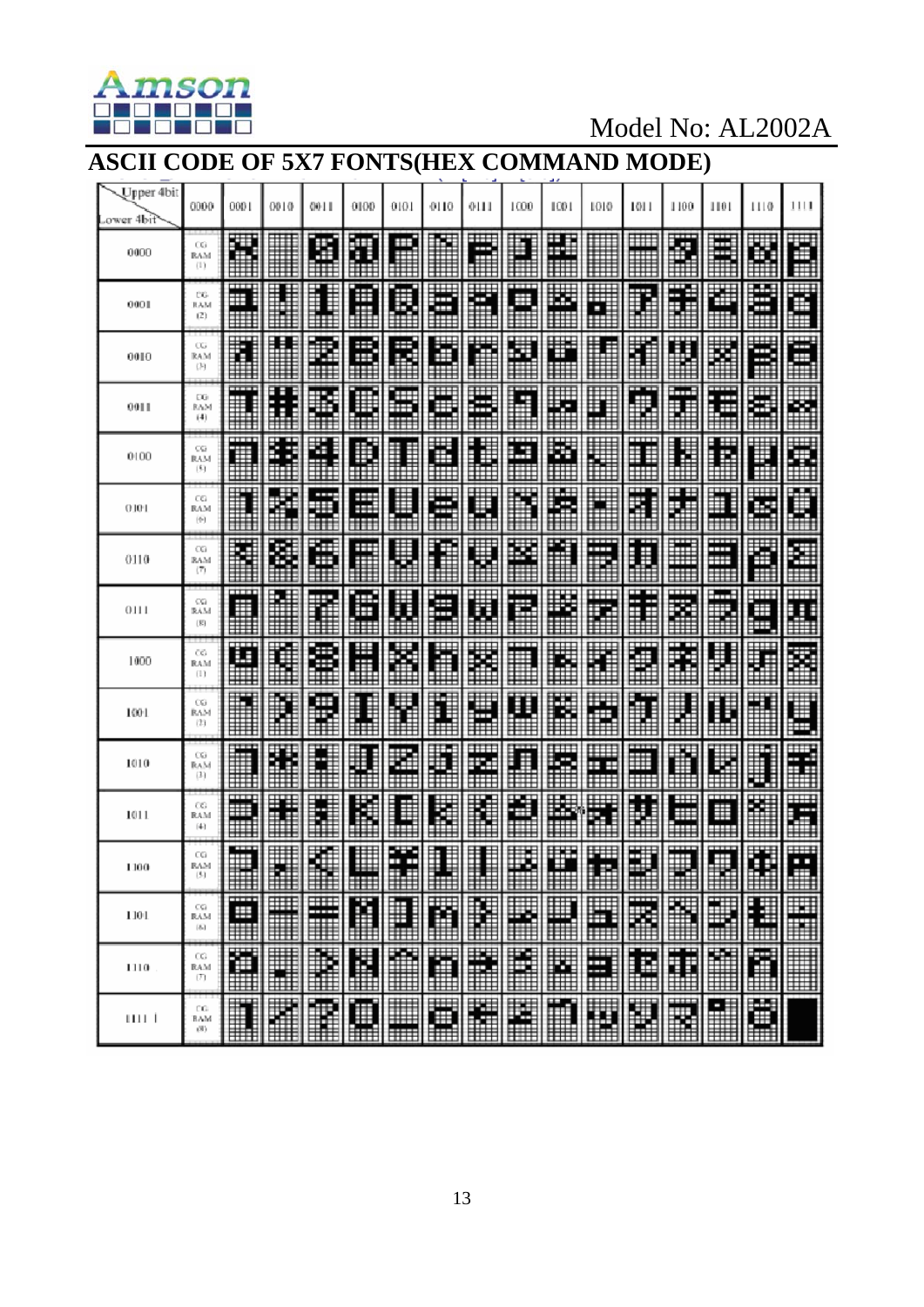

## **HANDLING PRECAUTION**

## **1. Mounting Method**

The panel of the LCD Module consists of two thin glass plates with polarizes which easily get damaged since the Module is fixed by utilizing fitting holes in the printed circuit board. Extreme care should be taken when handling the LCD Modules.

#### **2. Caution of LCD handling & cleaning**

When cleaning the display surface, use soft cloth with solvent (recommended below) and Wipe lightly.

-Isopropyl alcohol

-Ethyl alcohol

-Trichlorotriflorothane

Do not wipe the display surface with dry or hard materials that will damage the polarize surface.

Do not use the following solvent:

-Water

-Kettle

-Aromatics

#### **3. Caution against static charge**

The LCD Module use C-MOSLSI drivers, so we recommend end that you connect any unused input terminal to VDD or VSS, do not input any signals before power is turned on. And ground your body, Work/assembly table. And assembly equipment to protect against static electricity.

#### **4. Packaging**

-Modules use LCD elements, and must be treated as such. Avoid in tense shock and falls from a height.

-To prevent modules from degradation. Do not operate or store them exposed directly to sunshine or high temperature/humidity.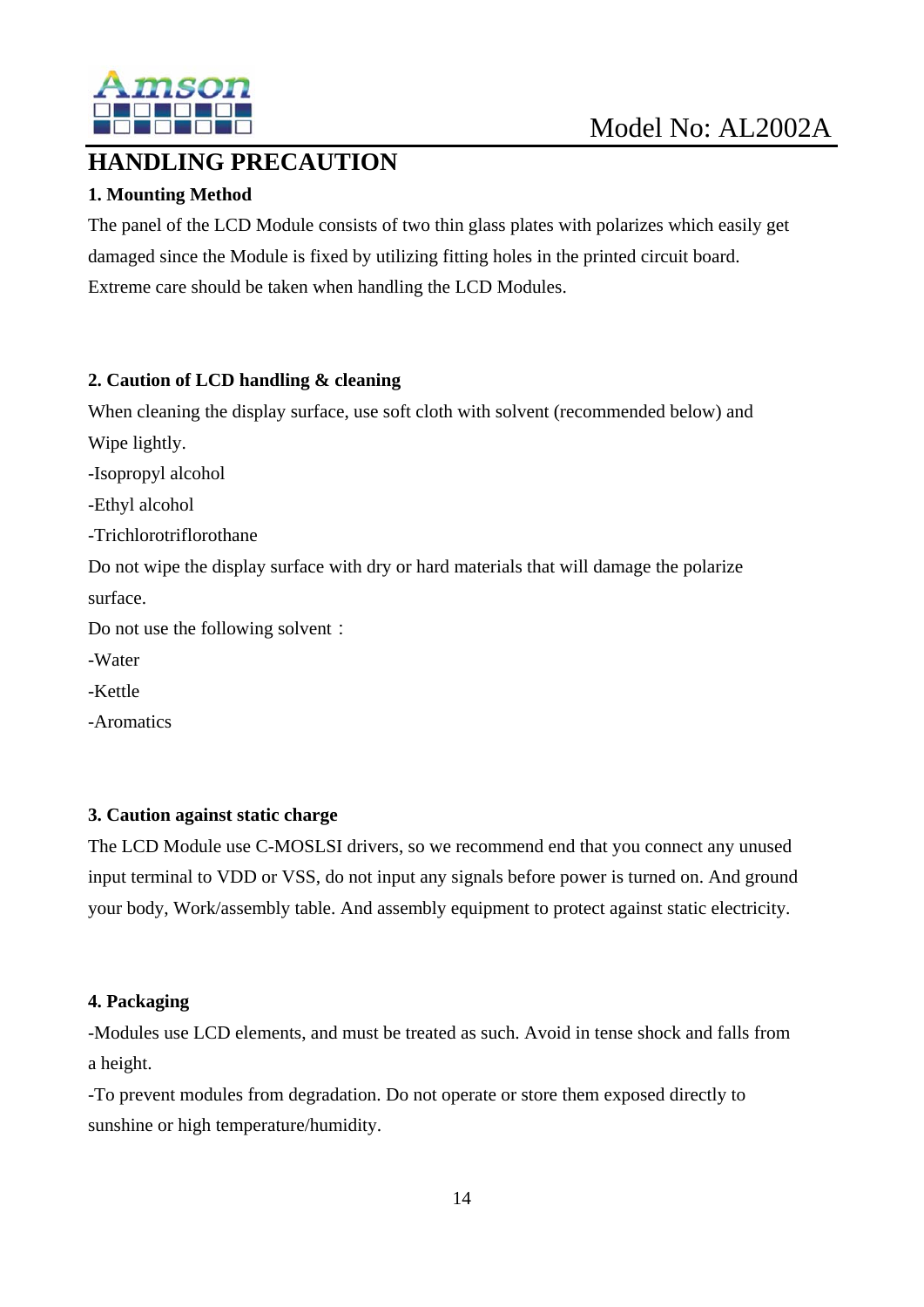

#### **5. Caution for operation**

-It is indispensable to drive LCD's with in the specified voltage limit since the higher voltage than the limit shorten LCD life.

An electrochemical reaction due to direct current causes LCD deterioration, Avoid the use of direct current drive.

-Response time will be extremely delayed at lower temperature than the operating temperature range and on the other hand at higher temperature LCD's show dark color in them. However those phenomena do not mean malfunction or out of order with LCD's. Which will come back in the specified operating temperature range.

- If the display area is pushed hard during operation, some font will be abnormally displayed but it resumes normal condition after turning off once.

- A slight dew depositing on terminals is a cause for electro-chemical reaction resulting in terminal open circuit. Usage under the relative condition of 40 ℃, 50%RH or less is required.

#### **6. Storage**

In the case of storing for a long period of time (for instance. For years) for the purpose or replacement use, The following ways are recommended.

- Storage in a polyethylene bag with sealed so as not to enter fresh air outside in it, And with no desiccant.

- Placing in a dark place where neither exposure to direct sunlight nor light is. Keeping temperature in the specified storage temperature range.

-Storing with no touch on polarizer surface by the anything else. (It is recommended to store them as they have been contained in the inner container at the time of delivery)

#### **7. Safety**

- It is recommendable to crash damaged or unnecessary LCD into pieces and wash off liquid crystal by using solvents such as acetone and ethanol. Which should be burned up later.

- When any liquid crystal leaked out of a damaged glass cell comes in contact with your hands, please wash it off well with soap and water.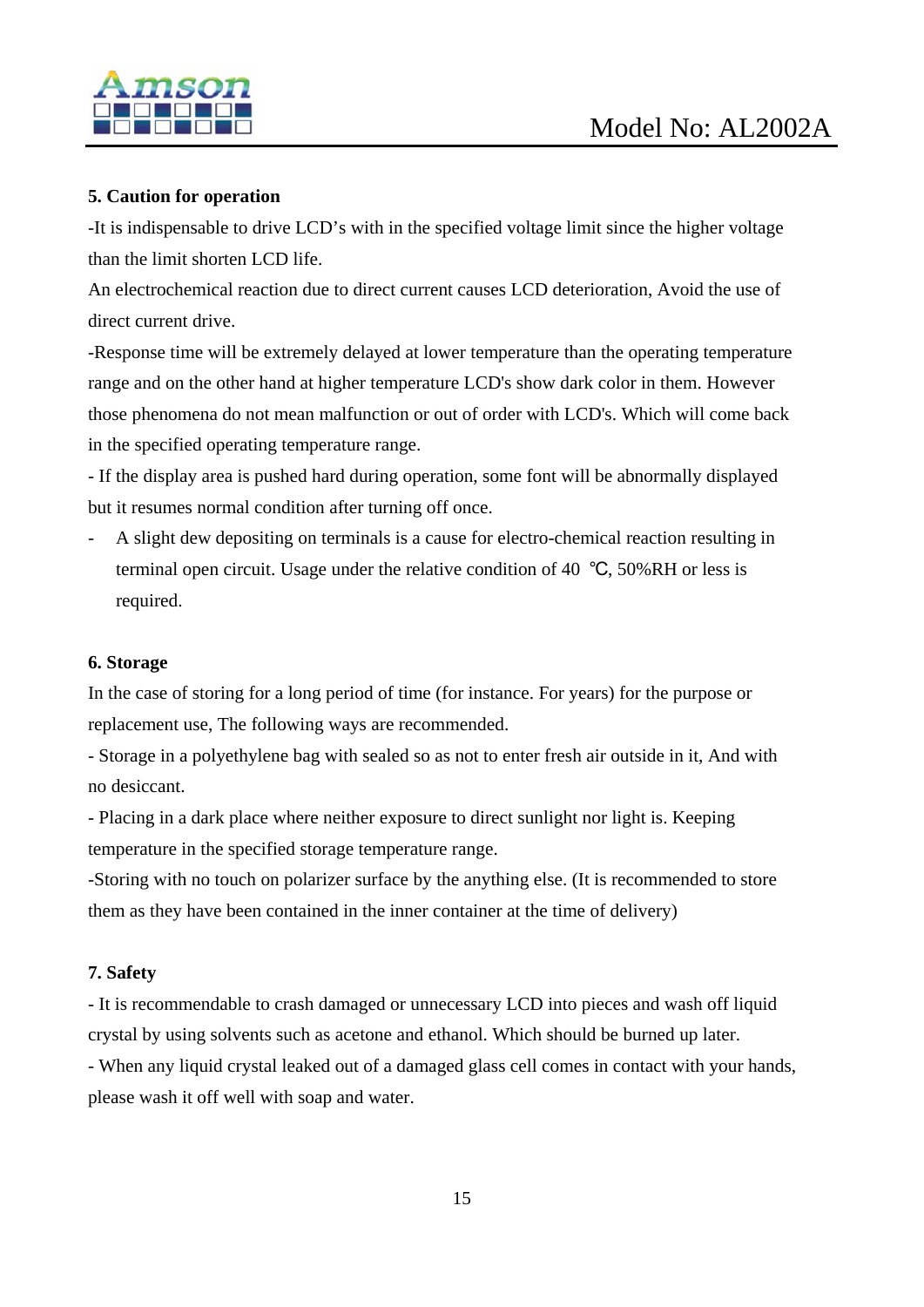

| Cosmetic Check (Display Off) in Non-Active Area<br><b>Check Ttem</b> | <b>Classification</b> | Criteria                                                           |  |
|----------------------------------------------------------------------|-----------------------|--------------------------------------------------------------------|--|
| Panel General Chipping                                               | Minor                 | $X > 6$ mm (Along with Edge)<br>$Y > 1$ mm (Perpendicular to edge) |  |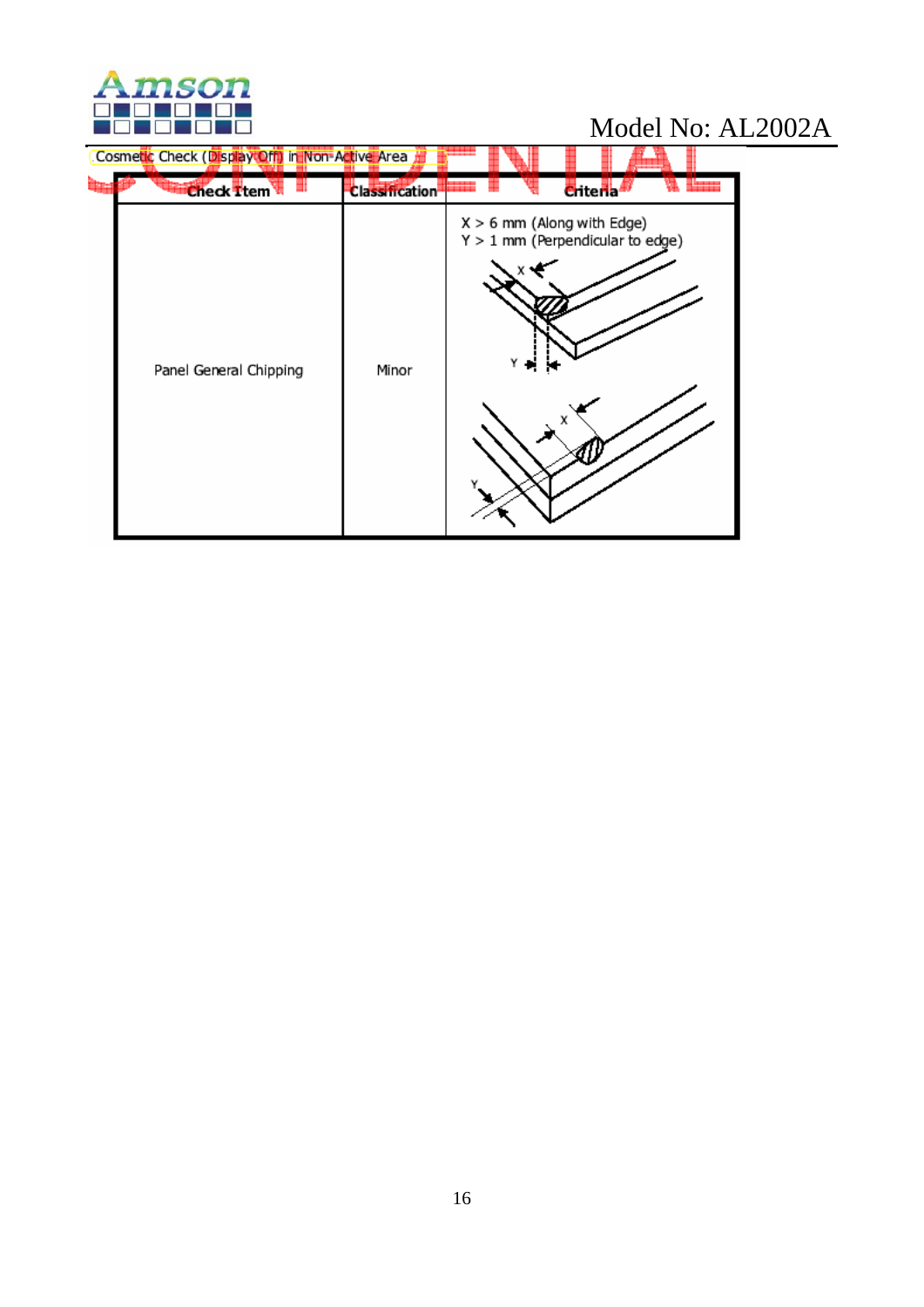

# Model No: AL2002A<br>Cosmetic Check (Display Off) in Non-Active Area (Continued)

|  | <b>Check Item</b>                                                | Classification      | Criteria                              |  |  |  |
|--|------------------------------------------------------------------|---------------------|---------------------------------------|--|--|--|
|  | Panel Crack                                                      | Minor               | Any crack is not allowable.           |  |  |  |
|  | Copper Exposed<br>(Even Pin or Film)                             | Minor               | Not Allowable by Naked Eye Inspection |  |  |  |
|  | Film or Trace Damage<br>Terminal Lead Prober Mark                | Minor<br>Acceptable |                                       |  |  |  |
|  | Glue or Contamination on Pin<br>(Couldn't Be Removed by Alcohol) | Minor               |                                       |  |  |  |
|  | Ink Marking on Back Side of panel<br>(Exclude on Film)           | Acceptable          | Ignore for Any                        |  |  |  |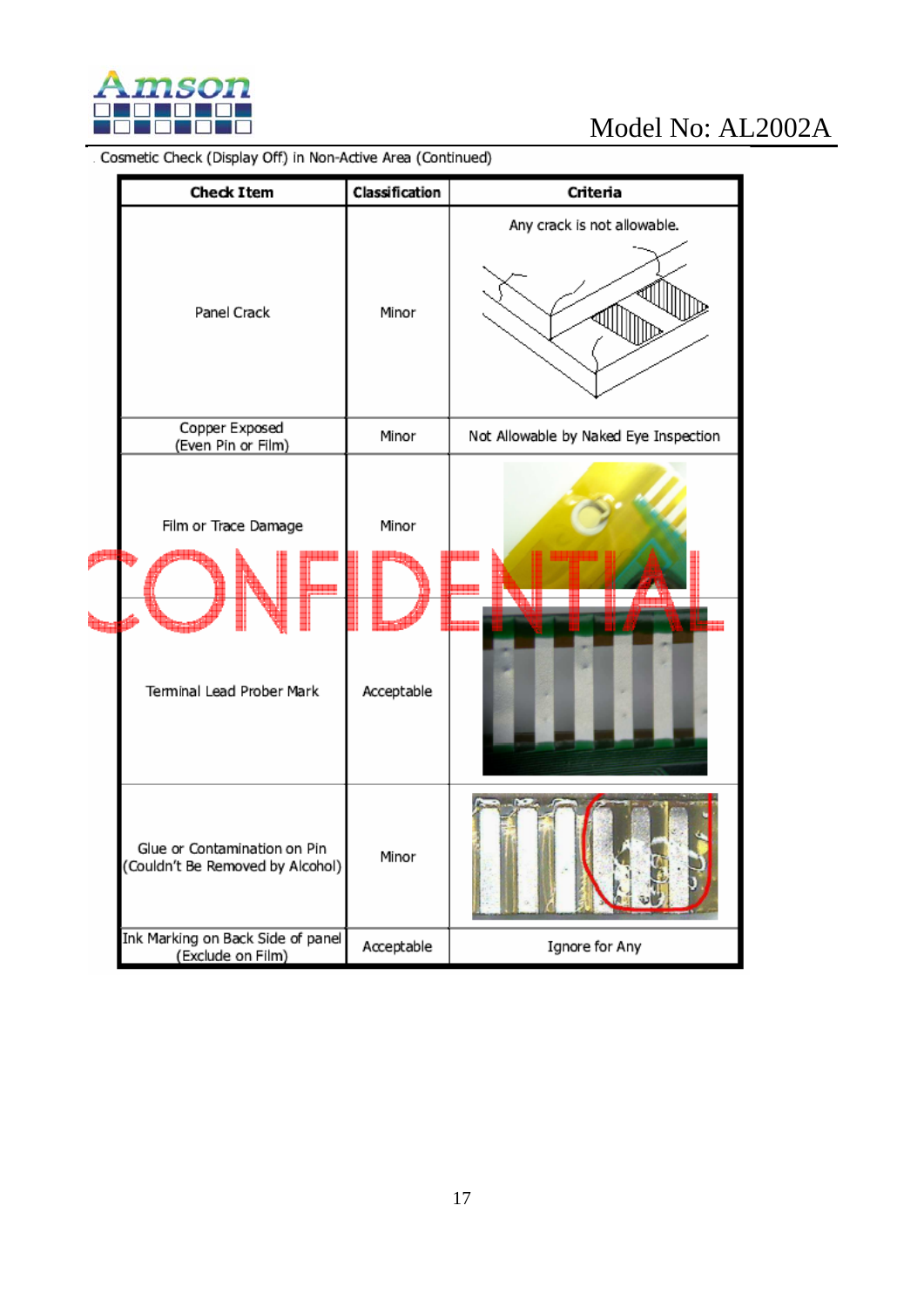

#### Cosmetic Check (Display Off) in Active Area

It is recommended to execute in clear room environment (class 10k) if actual in necessary.

| Check Item                                                                                                      | Classification | Criteria                                                                                         |  |  |  |  |
|-----------------------------------------------------------------------------------------------------------------|----------------|--------------------------------------------------------------------------------------------------|--|--|--|--|
| Any Dirt & Scratch on Polarizer's<br>Protective Film                                                            | Acceptable     | Ignore for not Affect the Polarizer                                                              |  |  |  |  |
| Scratches, Fiber, Line-Shape Defect<br>(On Polarizer)                                                           | Minor          | $W \leq 0.1$<br>Ignore<br>W > 0.1<br>$L \leq 2$<br>$n \leq 1$<br>L > 2<br>n = 0                  |  |  |  |  |
| Dirt, Black Spot, Foreign Material,<br>(On Polarizer)                                                           | Minor          | $\Phi \leq 0.1$<br>Ignore<br>$0.1 < \Phi \leq 0.25$<br>$n \leq 1$<br>$0.25 < \Phi$<br>n = 0      |  |  |  |  |
| Dent, Bubbles, White spot<br>(Any Transparent Spot on Polarizer)<br>Fingerprint, How Markette<br>(On Polarizer) | Minor<br>Minor | $\Phi \leq 0.5$<br>→ Ignore if no Influence on Display<br>$0.5 < \Phi$<br>n = 0<br>Not Allowable |  |  |  |  |

\*\* Definition of W & L &  $\Phi$  (Unit: mm):  $\Phi = (a + b)/2$